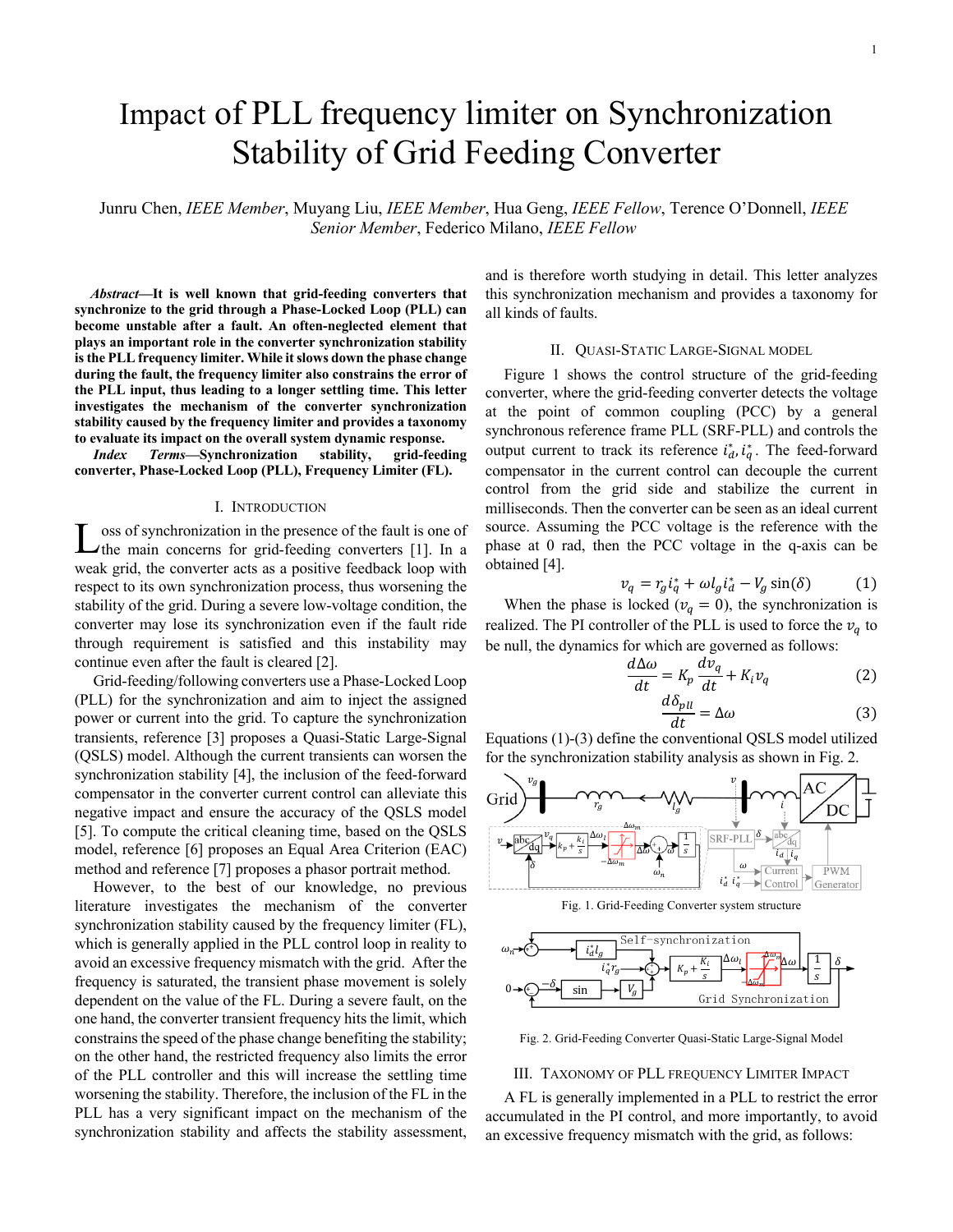$$
-\Delta\omega_m \leq \Delta\omega \leq \Delta\omega_m \tag{4}
$$

If the equilibrium point exists during the fault, the FL restricts the error and prolongs the settling time; while if there is no equilibrium point, this limiter suppresses the change rate of the phase as indicated in (3), and allow more time to clear the fault. Accordingly, the impact of the FL on the synchronization can be classified in two situations, namely, with or without equilibrium points, as discussed below.

# *A. With Equilibrium Point*

Figure 3 shows the movement of the phase  $\delta$  with respect to  $-v_q$ . Initially, the grid voltage is  $V_{q,0}$  and the converter stabilizes at  $\delta_0$ . When the grid voltage sags to  $V_{q,s}$ , there are two equilibrium points: one is stable at  $\delta_s = \sin^{-1} \frac{r_g i_q^* + \omega_n l_g i_d^*}{v}$  $\frac{\sqrt{6}}{V_{g,s}}$  and the other is unstable at  $\delta_u = \pi - \sin^{-1} \frac{rg t_q^* + \omega_n l_g t_d^*}{V}$  $\frac{f^{\mu} \omega_n \nu_g \nu_d}{V_{g,s}}$ . At the instant of the fault,  $v_q$  step changes to  $(V_{q,0} - V_{q,s}) \sin(\delta_0)$ with unvaried phase. This activates the proportional channel of the PI controller, and hence, the converter frequency deviation at  $t_0$  is given by:

$$
\Delta\omega(t_0) = \frac{K_p(V_{g,0} - V_{g,s})\sin\delta_0}{1 - K_p l_g i_d^*}
$$
(5)

If  $\Delta\omega(t_0) > \Delta\omega_m$ , the FL suppresses the converter frequency at  $\Delta\omega_m + \omega_n$ . Then, the frequency transient before the FL is given by:

 $\Delta \omega_l(t_0) = K_p (\Delta \omega_m l_g i_d^* + (V_{g,0} - V_{g,s}) \sin \delta_0)$  (6) with  $\Delta\omega(t_0) > \Delta\omega_t(t_0) > \Delta\omega_m$ . After the fault occurrence, since  $v_q > 0$ , the phase increases along with the red line in Fig. 3 and  $v_q$  reduces. After the phase increases beyond  $\delta_s$ , although  $v_q$  becomes negative,  $\Delta \omega$  is still positive due to the integral part of the PI control. If  $\Delta\omega(t)$  crosses zero before the phase reaches  $\delta_{\nu}$ , the phase will reduce and converge to  $\delta_{\rm s}$ . Otherwise, the converter losses synchronization. During this process,  $\Delta\omega(t)$  is monotonically decreasing and the phase is the integral of  $\Delta\omega(t)$  up to the time as shown in Fig. 3, where  $t_1$  is the time that  $\Delta\omega(t)$  takes to decrease to  $\Delta\omega_m$  in the case without FL ( $\Delta\omega(t_1) = \Delta\omega_m$ ),  $t_2$  is the time that  $\Delta\omega_l(t)$  takes to decrease to  $\Delta\omega_m$  in the case with FL ( $\Delta\omega_l(t_2) = \Delta\omega_m$ ) and  $t_3$  is the time that the phase of the two cases cross, the value of which can be computed from the equivalent area  $(A_1=A_2)$ :



Fig. 3. Phase movements at the situation of equilibrium point existed. Note that  $t_3$  is the critical time at which the transient phase of the PLL with FL becomes larger than that without FL. The smaller  $\Delta\omega_m$ , the larger  $t_3$ . When the frequency deviation decreases to zero ( $\Delta\omega(t_4) = \Delta\omega_1(t_5) = 0$ ), the phase of the case with FL is larger than that without FL,  $\delta(t_4) < \delta(t_5)$ , the area of which is A<sub>3</sub>. If  $\delta(t_4)$  is the critical angle  $\delta_u$ , then  $\delta(t_5)$ 

is an unstable point. Hence, the inclusion of the FL worsens the synchronization stability in the situation that an equilibrium point existed during the fault with  $\Delta \omega_m < \Delta \omega(t_0)$ . Particularly, the smaller  $\Delta\omega_m$ , the larger A<sub>1</sub> resulting in a longer  $t_3$  and a worse synchronization stability.

Note that if an anti-windup strategy is implemented in addition to the FL, the PI controller would not accumulate the error after the saturation and then would withdraw the saturation faster between  $t_1$  and  $t_2$ , depending on the antiwindup strategy. Consequently, the area of A2+A3 would be smaller and the peak phase during transients would be smaller than the PLL without anti-windup. Thus, the inclusion of antiwindup limiters can help alleviate the negative effect of the FL on the synchronization stability. However, different antiwindup strategies have different algorithms for dealing with the saturation [8] and would therefore have different effects on the synchronization transients. A detailed analysis of these different strategies is beyond the scope of this letter and needs a further in-depth analysis.

# *B. Without Equilibrium Point*

Now the grid voltage sags to  $V_{g,u}$  with no equilibrium point.  $v_q$  in transient is always positive so that  $\delta$  keeps accelerating. If  $V_{g,u}$  is not too small, before 90°, the increased phase decreases  $v_a$ ,  $\Delta \omega$  at first may reduce until the phase exceeds 90° or the integral part of the PI control becomes dominant as shown in Fig. 4. If  $V_{a,u}$  is very low, e.g. 0 pu, the integral part of the PI control is dominant at the beginning and then  $\Delta\omega$ increases with time as shown in Fig. 5. Whether  $\Delta\omega(t)$ increases or decreases after the fault occurrence can be identified via  $\Delta\dot{\omega}(t_0)$ , the value of which is:

$$
\Delta\dot{\omega}(t_0) = \frac{K_p l_g i_d^* \Delta\omega(t_0) + K_p (v_{g,0} - v_{g,s}) \sin \delta_0 - v_{g,s} \cos(\delta_0) \Delta\omega(t_0)}{1 - K_p l_g i_d^*}
$$
(8)

where  $\Delta\omega(t_0)$  is the frequency deviation at the instant of the fault, which can also be computed in (5).  $\Delta\omega(t)$  tends to increase with the time; when its value is over than  $\Delta\omega_m$ , the phase will increase faster than that with FL. Hence, the FL slows down the increase in phase, which gives more time to clear the fault before the phase reaches an unstable region. There are several conditions in relation to the fault voltage  $V_{a,u}$ :

- a) If  $\Delta\omega_m > \Delta\omega(t_0)$ , as shown in Fig. 4,  $t_1$  is the time at which  $\Delta\omega(t_1) = \Delta\omega_m$ . If the fault is cleared before  $t_1$ , then whether FL is implemented or not has no effect on the synchronization; if the fault is cleared after  $t_1$ , then the inclusion of the FL can improve the synchronization stability by slowing down the phase increase.
- b) If  $\Delta\omega_m < \omega(t_0)$  and  $\Delta\dot{\omega}(t_0) > 0$ , the FL slows down the phase increase from the instant of the fault, thus, it can improve the synchronization stability.
- c) If  $\Delta \omega_m < \omega(t_0)$  and  $\Delta \dot{\omega}(t_0) < 0$ , as shown in Fig. 5, the transient response before  $\Delta \dot{\omega}(t_0) = 0$  is similar with the case with equilibrium points (Fig. 3). If  $A_1 \leq (A_2 + A_3)$ , there will be a time  $t_3$  that the transient phase is the same for the converter with and without FL as indicated before in (7). Then, in the period  $t_3 \sim t_6$ , the phase of the converter with FL is larger than without FL, whose value can be computed from equivalent area in Fig. 5  $(A_3 = A_4)$ :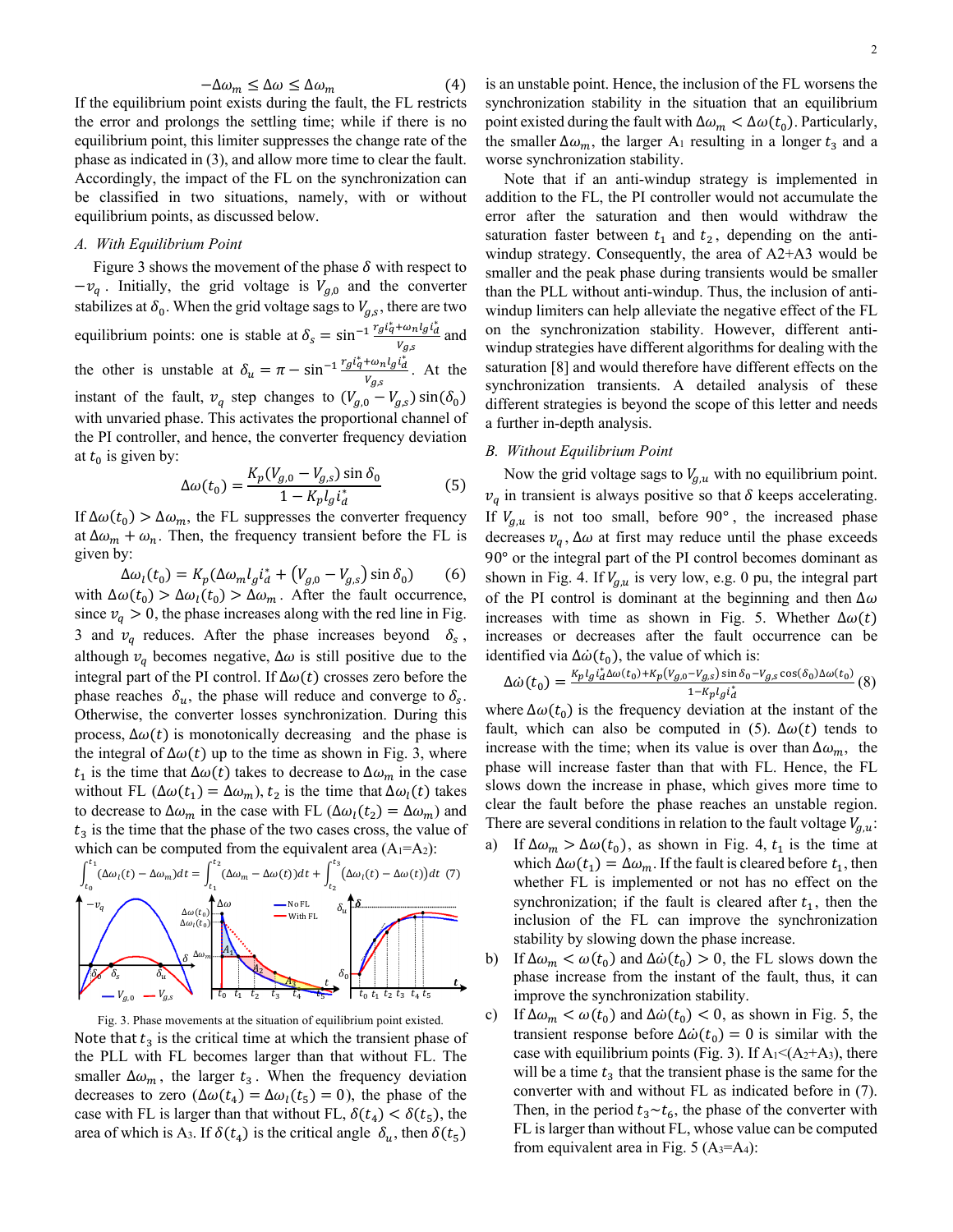$\int_{0}^{t_4} (\Delta \omega(t) - \Delta \omega_i(t)) dt$  $\int_{t_3}^{t_4} \left( \Delta \omega(t) - \Delta \omega_l(t) \right) dt + \int_{t_4}^{t_5} \left( \Delta \omega_m - \Delta \omega(t) \right) dt$  $\int_{t_4}^{t_5} \left( \Delta \omega_m - \Delta \omega(t) \right) dt = \int_{t_5}^{t_6} \left( \Delta \omega(t) - \Delta \omega_m \right) dt$  $(\Delta\omega(t) - \Delta\omega_m)dt$  (9) Where  $t_4$  is the time that  $\Delta\omega_l(t)$  takes to increase to  $\Delta\omega_m$ ,  $t_5$  is the time that  $\Delta\omega(t)$  takes to increase to  $\Delta\omega_m$ . After  $t_6$ , the converter with FL has a worse transient response. From Fig. 5 and analysis in section III-A, it can be deduced that the decrease in  $\Delta\omega_m$  enlarges the area of A<sub>1</sub>, shrinks the period of  $t_2 \sim t_4$  and prolongs  $t_3$ . Until A<sub>1</sub> > (A<sub>2</sub>+A<sub>3</sub>), the phase of the converter without FL is greater than that with FL from the instant of the fault.

Therefore, the inclusion of the FL can improve the synchronization stability and the lower  $\Delta\omega_m$  the higher the stability. Note that the inclusion of the anti-windup limiters can speed up the saturation withdrawal, which, in turn, can help stabilize the converter after the fault clearance.



Fig. 5. Phase movements at the situation of  $\Delta \omega_m < \omega(t_0)$  and  $\Delta \dot{\omega}(t_0) < 0$ .

## IV. VALIDATION EXAMPLE

A time-domain EMT simulation solved in Matlab/Simulink is used to verify the analysis on the effect of the FL on the synchronization stability. A 10 kV, 1 MW grid-feeding converter connected to a 50 Hz grid through an 0.12 H L-filter and a  $l_g = 0.1 H$ ,  $r_g = 1 \Omega$  transmission line is discussed. The converter setpoint is  $i_q^* = 81.65$  A;  $i_q^* = 0$ . The PLL PI parameter is 0.022/0.392 and the current controller PI parameter is 1200/2433. There are three scenarios under the consideration corresponding to Fig. 3~5.

Fig. 6 shows the results of the frequency change and phase response after a voltage sag to from 1pu to 0.35 pu at 5 s corresponding to the condition where equilibrium points existed. In this situation, the inclusion of the FL worsens the synchronization stability. The lower the FL value, the larger A1 area in Fig. 3 and the longer  $t_2$  and  $t_3$ . The FL leads the phase to exceed the critical point but  $\Delta\omega$  does not fall to zero, as consequence the converter loses synchronization stability.



Fig. 6. Results in the situation of equilibrium points existed. Figure 7 shows the results in the situation of a voltage sag to

0.1 pu at 5 s and recovery at 5.05 s corresponding to the situation of no equilibrium point with  $\Delta \dot{\omega}(t_0) > 0$ . Without FL, the converter loses synchronization and this instability continues even if the fault is cleared. An improper FL although it limits the frequency deviation but it still cannot save the converter from instability. A lower FL value can make the converter ride through the fault successfully and the lower FL, the less the transient peak phase.

Figure 8 shows the results in the situation of a voltage sag to 0.3 pu at 5 s and recovery at 5.1 s corresponding to the condition of no equilibrium point with  $\Delta \dot{\omega}(t_0) < 0$ . In this situation, the inclusion of the FL improves the synchronization stability. When  $A_2+A_3$  >  $A_1$ , the phase of the converter without FL increases over than that with FL at  $t_3$  and  $t_6$ . A small FL value can reduce the area of  $A_2+A_3$  and make  $A_2+A_3 < A_1$ , then make the converter present a lower transient peak phase as shown by the cyan line in Fig. 8. On the other hand, as expected, the FL also limits the frequency deviation during the recovery so that it prolongs the settling time.



Fig. 8. Results in the situation of no equilibrium point with  $\Delta \dot{\omega}(t_0) < 0$ .

#### V. CONCLUSIONS

This letter analyses the mechanism of the synchronization stability caused by the frequency limiter in the PLL. The main conclusion of the letter is that the frequency limiter slows down the phase change but increases the settling time of the gridfeeding converter following a fault. Moreover, it is found that if an equilibrium point exists during the fault, FL degrades the synchronization stability by enlarging the transient peak phase; if no equilibrium point existed, the FL lowers the transient peak phase and extends the critical cleaning time. Anti-windup limiters can help alleviate the negative effect of the FL and further improve the synchronization stability. Future work will study the effect of different anti-windup strategies on the synchronization stability.

#### **REFERENCES**

- [1] M. G. Taul, X. Wang, P. Davari and F. Blaabjerg, "An Overview of Assessment Methods for Synchronization Stability of Grid-Connected Converters Under Severe Symmetrical Grid Faults," in *IEEE Trans. on Power Electron.*, vol. 34, no. 10, Oct. 2019.
- [2] O. Goksu, R. Teodorescu, C. L. Bak, F. Iov, and P. C. Kjær,"Instability of wind turbine converters during current injection to low voltage grid faults and PLL frequency based stability solution," *IEEE Trans Power Syst*., vol. 29, no. 4, pp. 1683–1691, Jul. 2014